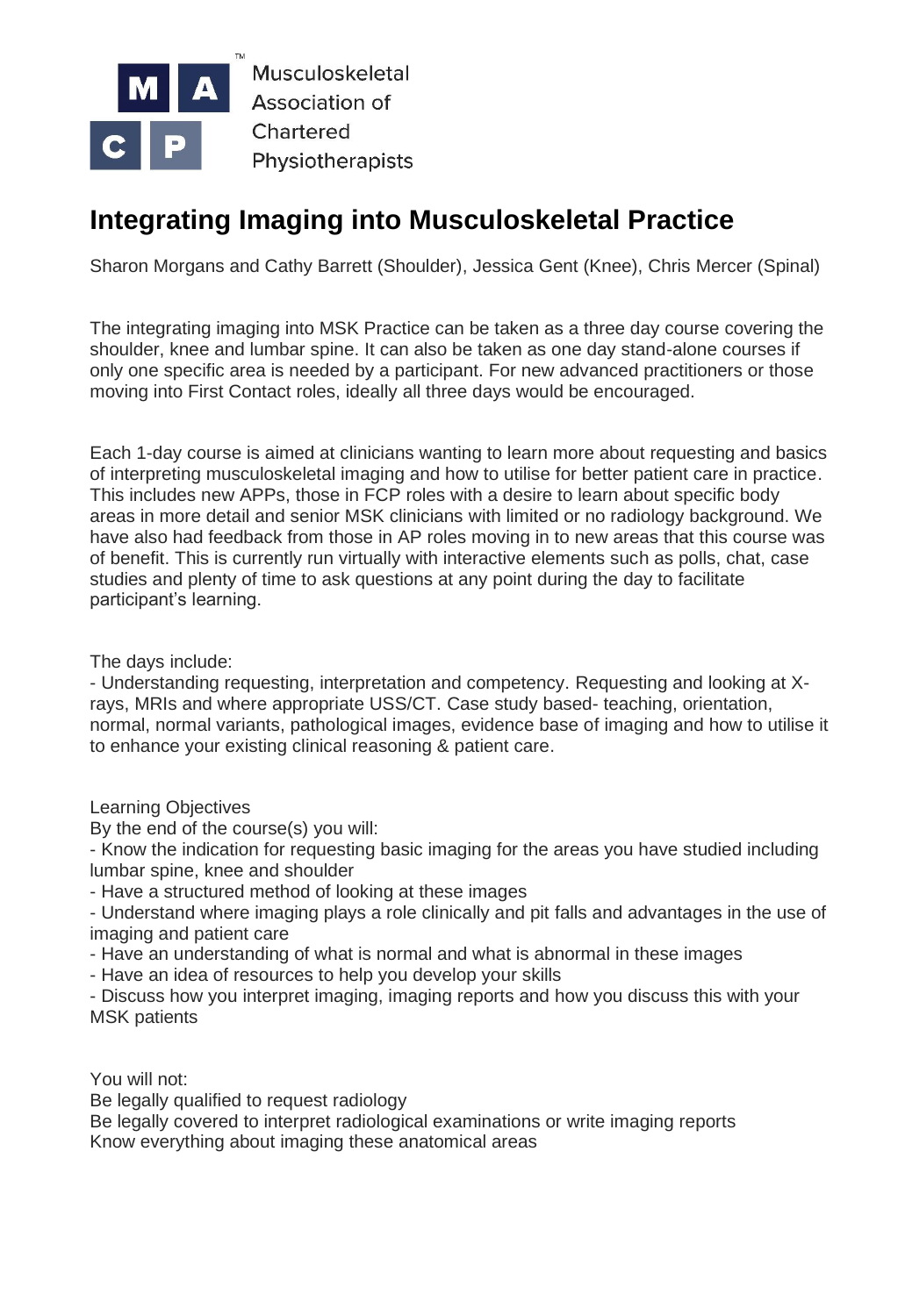# **Presenters**



# KNEE DAY

Jessica Gent Msc MMACP CSP SRP

Advanced Practice Physiotherapist, Clinical Lead for First Contact MSK Roles, Independent Prescriber

Jessica has been working in advanced MSK practice for 15 years with experience in orthopaedics elective care, community MSK pathways, primary care and first contact as well as the private sector. She has initiated and supported development of best

practice guidelines for image requesting and interpretation within these roles and has a passion for the evidence base being explored for this area for the benefit and patient care as well as person centred care. She has been teaching on post graduate courses for that time including guest lecturing for MSK Msc courses at Coventry, UCL and Brighton universities. Coventry, UCL and Brighton universities.



**JMBAR SPINE DAY** 

Chris Mercer MSc FMCSP FMMACP

Consultant Physiotherapist, Western Sussex Hospitals NHS trust.

Chris has an interest in serious spinal pathology and advanced physiotherapy practice, which is fortunate as it takes up a lot of his time! He is currently clinical lead for the MSK service and Spinal Clinic and also working in the NHS England Behaviour Change unit as a Clinical lead. He is current co-chair of the National Physiotherapy Consultant Group.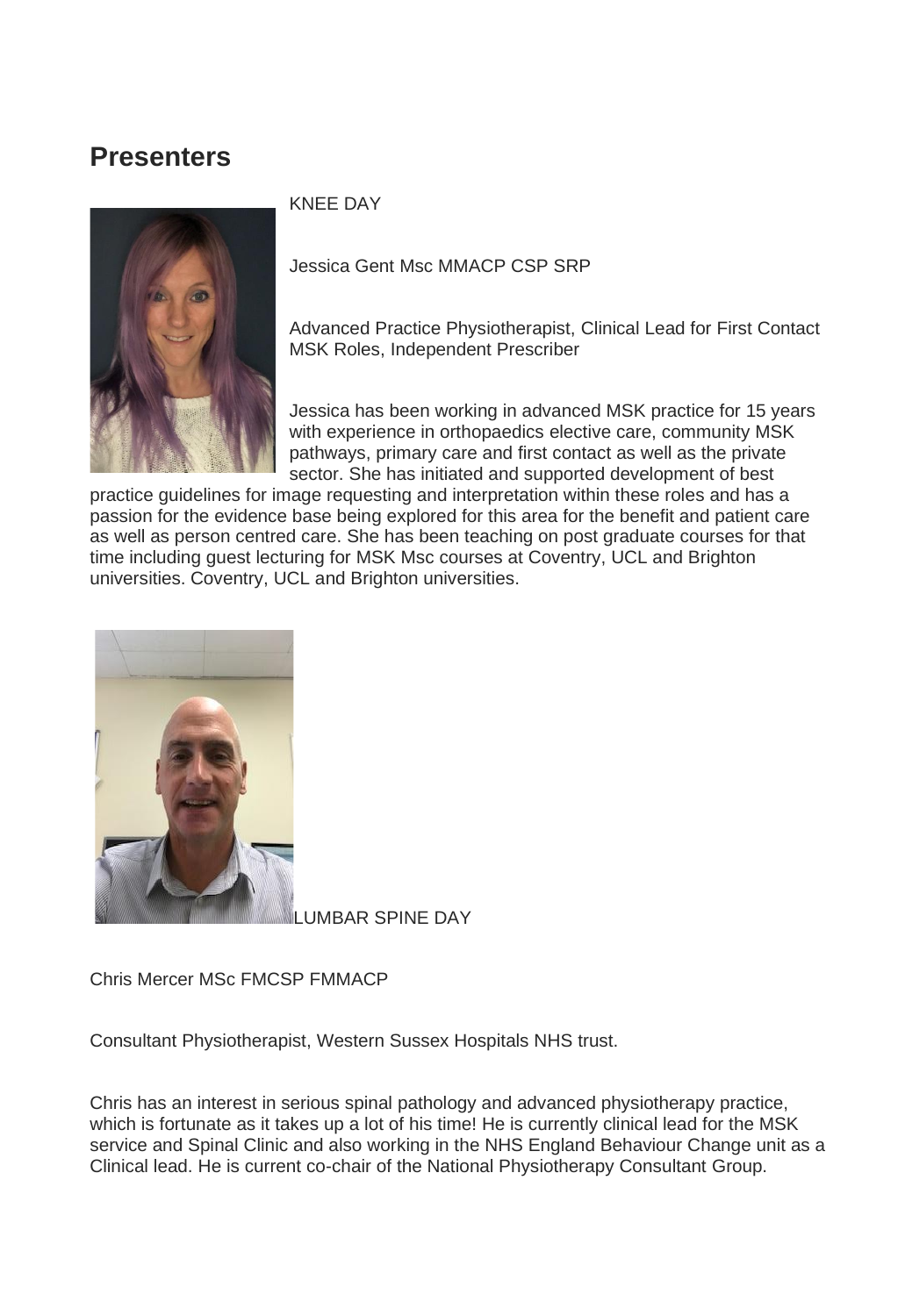

SHOULDER DAY

Cathy Barrett BSc (Hons) MPhty.st MMACP FACP CSP

Specialist MSK Physiotherapist- Upper Quadrant

Honorary Lecturer MSc MSK modules

Cathy works in Private Practice predominantly as a Shoulder specialist at Central Health Physiotherapy and the London Hypermobility Unit, and as an Honorary Lecturer and researcher at UCL. MSc teaching modules include Paediatric and Adolescent Sports Physiotherapy (UCL), Integrating imaging into advanced practice roles (Coventry University and MACP) and Advanced Shoulder Practice (KCL). Cathy is a Fellow of the Australian Physiotherapy Association by Specialisation Examination since 2010. Between 1998 and 2012 Cathy was lead Orthopaedic Physiotherapy Practitioner at St Mary's Hospital, Imperial College Healthcare Trust, London, where she was the Clinical specialist in the Shoulder Unit and responsible for the training and assessment of Advanced Practice roles across orthopaedics. Cathy works closely with Shoulder Surgeons throughout the UK, attends Radiology-led MDTs and frequently lectures at National and international conferences.



SHOULDER DAY

Sharon Morgans Grad Dip MCSP MMACP SRP

Sharon divides her time working as the clinical lead and Trustee for The Pain Exchange, a charity for people who live with persistent pain, studying for a Masters in Pain Management at UCL and working in private practice as an upper limb specialist. She previously worked as an upper limb ESP at Imperial NHS healthcare Trust. Her particular interest is the persistently painful shoulder and she continues with her interests in research in a clinical advisory role at Imperial College and as a clinician in MDT meetings for the problem shoulder at the Fortius Clinic.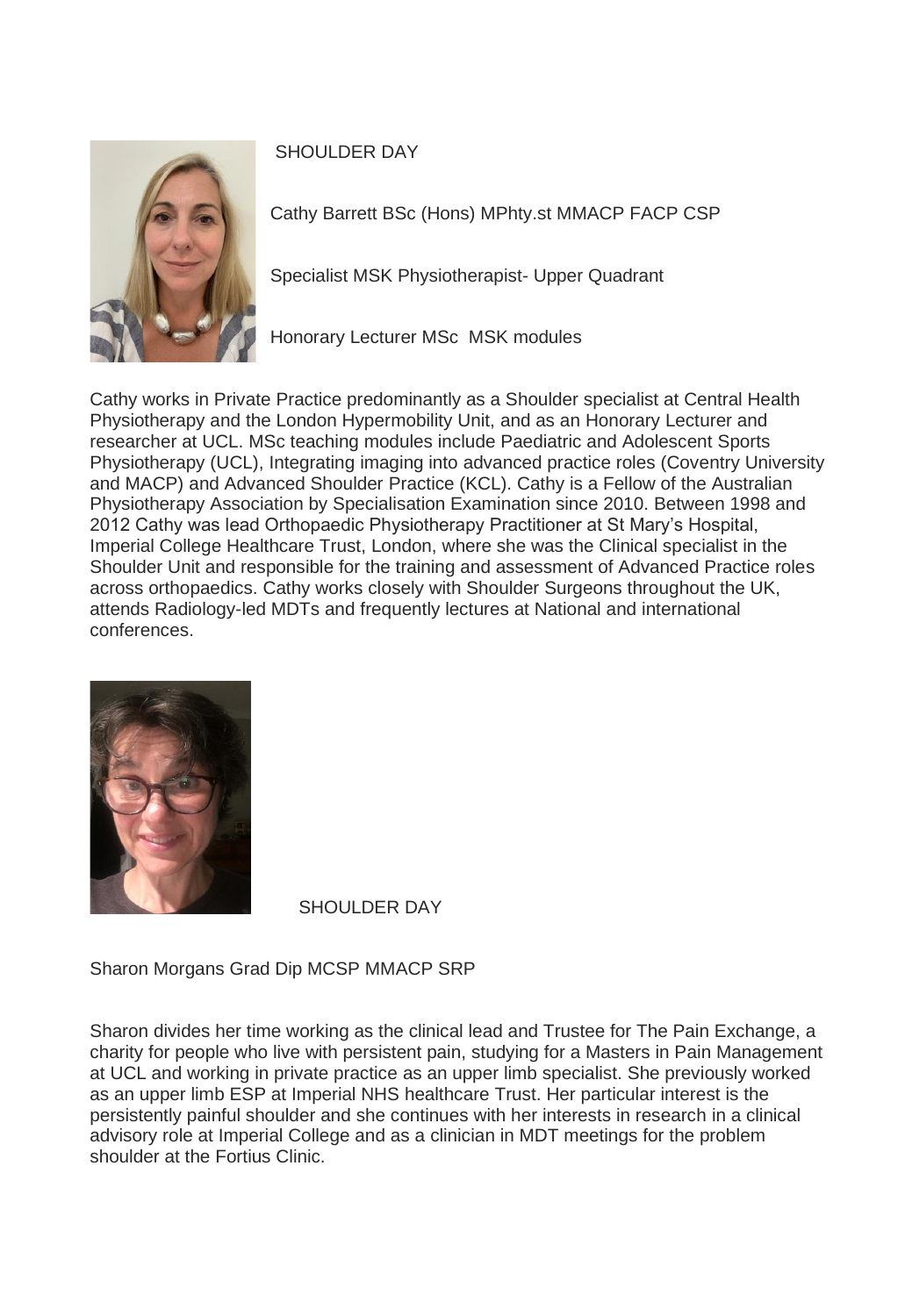#### **Information for venues:**

The cost for the participant will be: £120 for MACP member £150 for non-member

- There is one free place available to whoever organises the course locally. In addition a further free place will be offered for courses that book more than 30 delegates.
- If a venue fee is incurred the minimum number of people required to run the course may increase. The minimum number of delegates required to qualify for an additional free place may also increase.
- The course requires a minimum of 22 bookings to enable the MACP to cover expenses and will be cancelled 6 weeks prior to the commencement of the course if this number has not been reached.
- If the course requires air travel (outside England) for the lecturers the prices quoted / number of bookings required will need to be adjusted to reflect the additional costs.

#### **What the MACP Provides:**

- Tutors for delivering the courses
- Pays the accommodation for the tutor(s)
- Pays tutors(s) travel
- Administers the course, taking all bookings and sending all applicants pre-course information.
- £3 per person / day to cover refreshments (tea/coffee/biscuits etc).
- Advertising in: MACP website and social media sites, MACP newsletters.
- One copy of a flyer that you may use to circulate and advertise the course
- A list of names of those who have booked prior to the course for registration.
- CPD certificates (online)

#### **You will need to provide:**

- A lecture theatre/ large room that will seat 40 people
- AV equipment (data projection or overhead projector). Plus access to plugs as workbooks are electronic.
- Provide us with local information re directions how to get to venue, parking, local
- accommodation list.
- Someone to work on local promotion (including SoMe) to help to ensure that at 6 weeks before the course, the minimum numbers of places are booked onto the course.
- Someone on the on the day to deal with local venue organization (AV, putting up signs, providing refreshments, information about where to get lunch, registering delegates, locking up, this may also include picking up or dropping off tutors from their hotel; taking pictures on the day for SoMe)
- Refreshments as appropriate (to be reimbursed by MACP on production of original receipts up to £3 per day per person)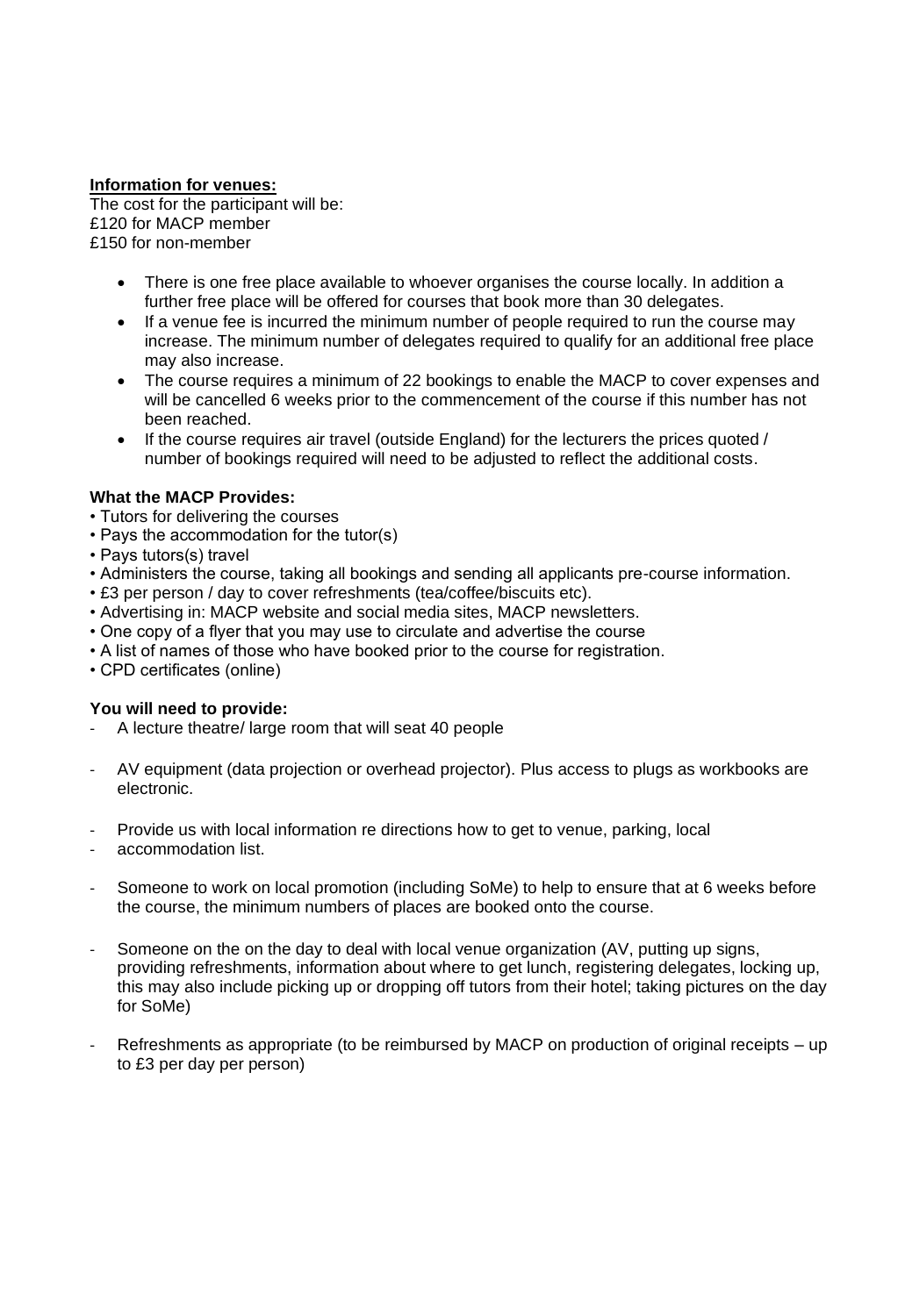### PRE-COURSE PREPARATION

- 1. Anatomy of the relevant region eg shoulder complex, knee and spine
- 2. Common pathologies affecting the region, their clinical presentations and their time frame for recovery. A good patient mileage in MSK management of the area.
- 3. Awareness of management pathways for common conditions

| <b>Learning Outcome</b>                                                                                                                                                                                                                                              | Delivery Method (S)                                                                                                                          | <b>RoadMap Capability</b>                                                                               |
|----------------------------------------------------------------------------------------------------------------------------------------------------------------------------------------------------------------------------------------------------------------------|----------------------------------------------------------------------------------------------------------------------------------------------|---------------------------------------------------------------------------------------------------------|
| <b>INTRO LECTURE</b>                                                                                                                                                                                                                                                 |                                                                                                                                              |                                                                                                         |
| 1. To understand the legal<br>framework with respect to<br>requesting and interpreting of<br>radiological investigations                                                                                                                                             | <b>Interactive Lectures</b><br>Pre and post course<br>reading                                                                                | B <sub>5</sub>                                                                                          |
| 2. To understand the<br>responsibility of a requester<br>including<br>A; Exposure to ionising<br>radiation,<br>B; awareness of indications<br>and contra-indications for MRI<br>C; Adequate information on<br>requesting form<br>D; To act on the Imaging<br>results | <b>Interactive Lectures</b><br>Pre and post course<br>reading<br>Clinical reasoning<br>through case studies                                  | B 3 4 5<br>C 11.12,13                                                                                   |
| 3. To understand the role of<br>Imaging in the workup of a<br>patient's diagnosis and<br>management both beneficial<br>and negative effects as well as<br>communicating imaging<br>findings                                                                          | <b>Interactive Lectures</b><br>Pre and post course<br>reading<br>Clinical reasoning<br>through case studies<br>Shared delegate<br>experience | A1 B 3,4,5, C 11,12,<br>13 D14,                                                                         |
| <b>COURSES</b>                                                                                                                                                                                                                                                       |                                                                                                                                              |                                                                                                         |
| 1. To Understand<br>The Role of Imaging (XR, MR,<br>US and CT) in the evaluation<br>and management of MSK pain<br>and how this fits into the<br>biopsychosocial model                                                                                                | <b>Interactive Lectures</b><br>Pre and post course<br>reading<br>Clinical reasoning<br>through case studies<br>Shared delegate<br>experience | A <sub>1</sub> , 2 B <sub>3</sub> , 4, 5 C <sub>6</sub> , 7,<br>8, 9, 10, 11, 12, 13<br>D <sub>14</sub> |
| 2.To Understand<br>the different views in XR and<br>MR and which tissues can be<br>viewed anatomically                                                                                                                                                               | Interactive Lectures<br>Post course study<br>Clinical reasoning<br>through case studies<br>Shared delegate<br>experience                     | B5                                                                                                      |
| 3. To recognise<br>Normal Anatomy and Normal<br>variants on XR and MR                                                                                                                                                                                                | <b>Interactive Lectures</b><br>independent study                                                                                             | B <sub>5</sub>                                                                                          |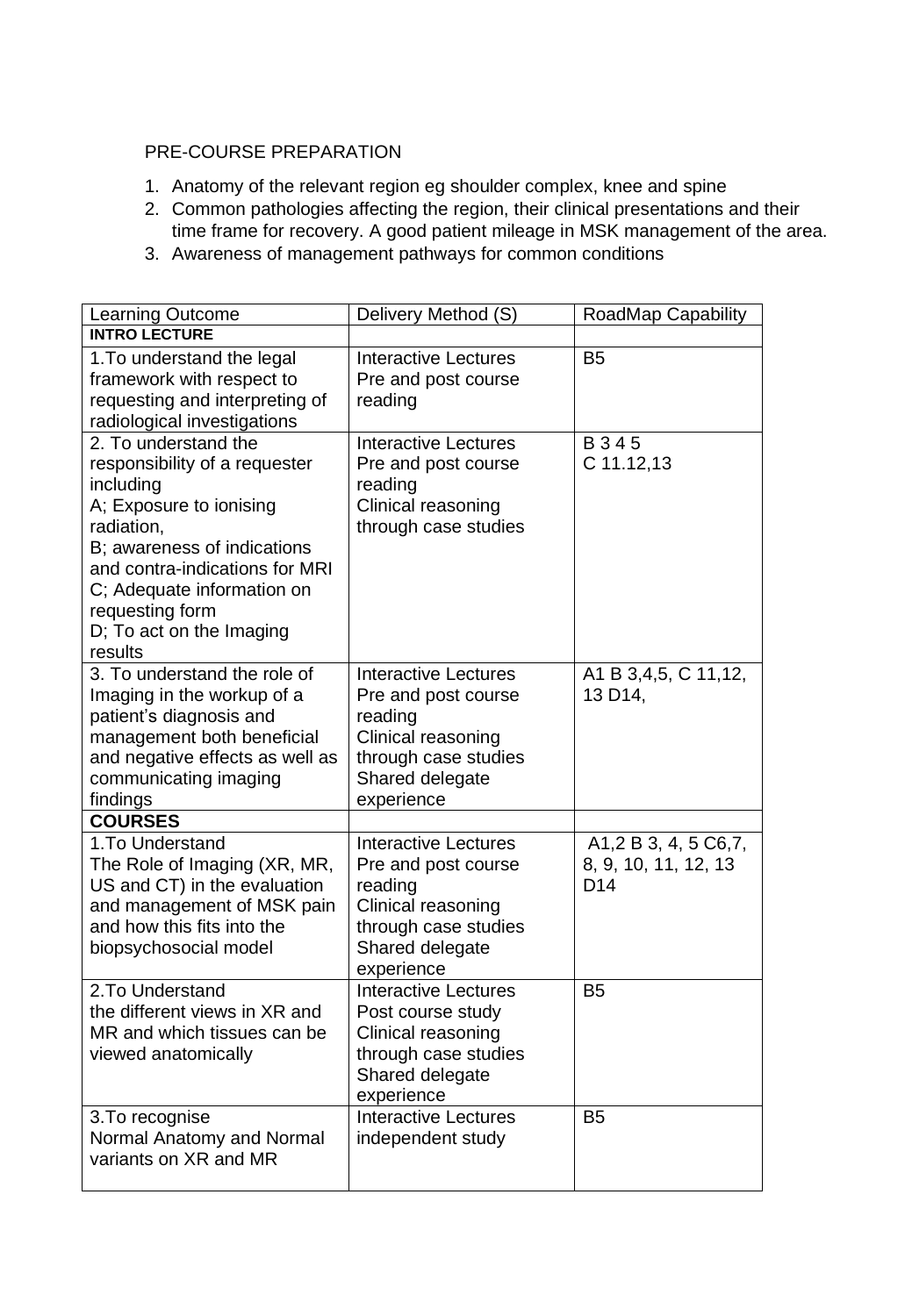| 4. To recognise ABNORMAL<br>findings on XRAY and MRI<br>and interpret these in the<br>context of the clinical<br>presentation                                                                                                         | <b>Interactive Lectures</b><br>independent study<br>Clinical reasoning<br>through case studies                                                         | A2 B3,4,5 B5                                          |
|---------------------------------------------------------------------------------------------------------------------------------------------------------------------------------------------------------------------------------------|--------------------------------------------------------------------------------------------------------------------------------------------------------|-------------------------------------------------------|
| 5. To understand the<br>indications, advantages and<br>limitations in the use of US<br>and CT (Shoulder) in<br>diagnosis and management of<br>common MSK problems                                                                     | Interactive Lectures<br>independent study<br>Clinical reasoning<br>through case studies                                                                | B <sub>3</sub> ,4 B <sub>5</sub>                      |
| 6 To understand the<br>appropriate timing and<br>selection of investigations and<br>be able to reason and justify<br>with patients and colleagues<br>and the role of patient choice<br>and pressures to image or not<br>image request | Interactive Lectures<br>independent study<br>Clinical reasoning<br>through case studies<br>Shared delegate<br>experience                               | A1, A2, B3, B4, B5<br>C <sub>13</sub>                 |
| 7. Be able to convey the<br>differential diagnosis and<br>implications for management<br>to enable informed choice<br>about imaging and shared<br>decision making with the<br>patient.                                                | Interactive Lectures<br>independent study<br>Clinical reasoning<br>through case studies<br>Shared delegate<br>experience                               | A <sub>1</sub> , 2, B <sub>5</sub>                    |
| 8. To understand the<br>relationship between<br>pathology, clinical presentation<br>and radiological findings in<br>MSK conditions; within the<br>current evidence available                                                          | Interactive Lectures<br>independent study<br>Clinical reasoning<br>through case studies<br>Shared delegate<br>experience                               | A1, A2, B3, B4, B5,<br>D <sub>14</sub>                |
| 9 To understand how the<br>imaging process and findings<br>inform the patient<br>management pathway<br>including rehab, injection<br>therapy, surgical intervention<br>and patient self-activation.                                   | <b>Interactive Lectures</b><br>independent study<br>Clinical reasoning<br>through case studies<br>Shared delegate<br>experience                        | B3, B4, B5, D14<br>C6 C7 C9 C11,<br>C12 C13c          |
| 10. To understand when a<br>patient needs to be referred to<br>other colleagues in response<br>to their imaging findings or<br>clinical presentation.                                                                                 | <b>Interactive Lectures</b><br>independent study<br>Clinical reasoning<br>through case studies<br>Shared delegate<br>experience for local<br>relevance | A1, A2, B3,4,5, C8,<br>C9, c10, C11, C12,<br>C13, D14 |